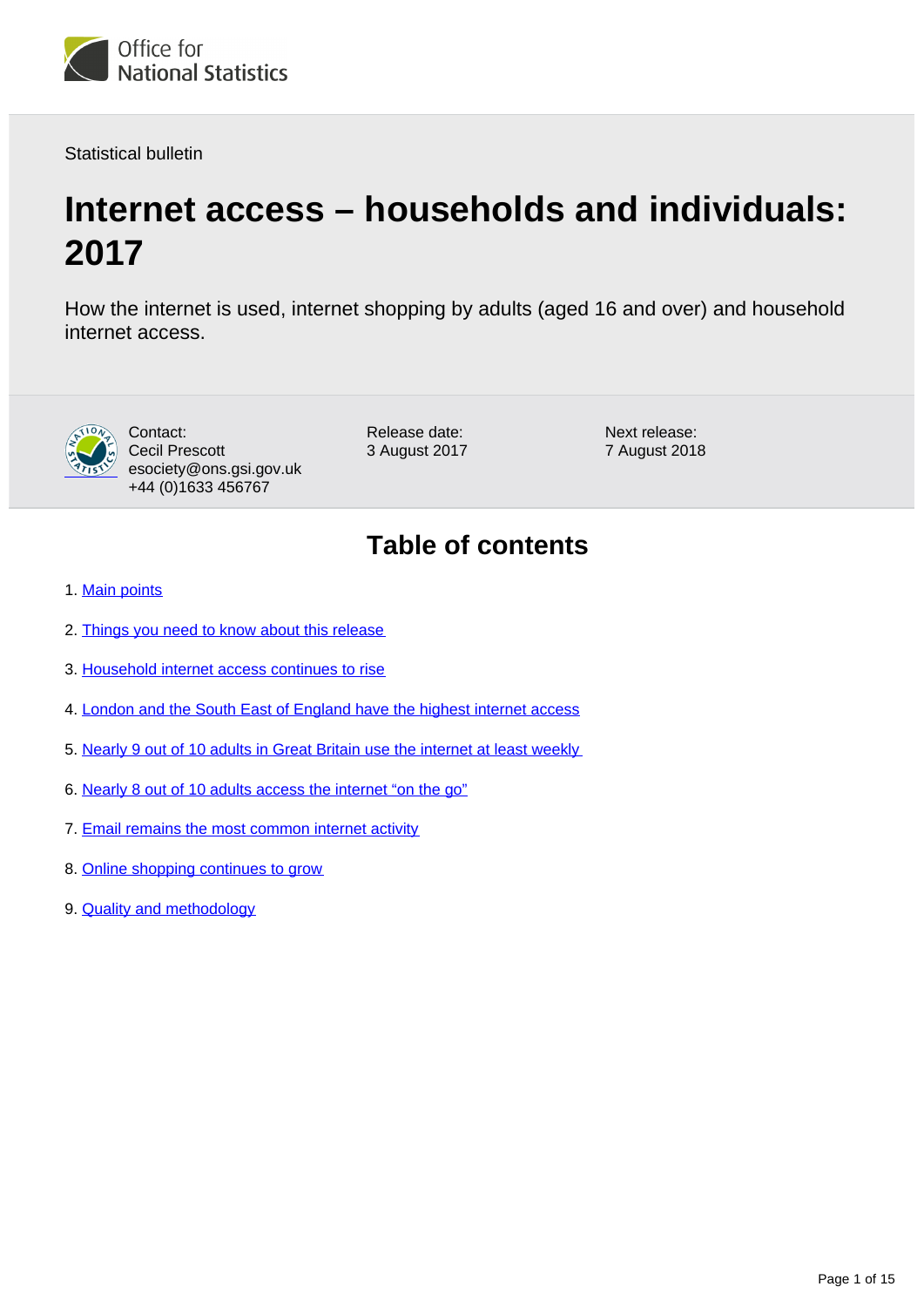## <span id="page-1-0"></span>**1 . Main points**

- In 2017, 90% of households in Great Britain had internet access, an increase from 89% in 2016 and 57% in 2006.
- In terms of access, 73% of adults accessed the internet "on the go" using a mobile phone or smartphone, more than double the 2011 rate of 36%.
- In terms of purchases, 77% of adults bought goods or services online, up from 53% in 2008.
- Clothes or sports goods were purchased by 56% of adults, making these the most popular online purchase in 2017.
- In 2017, 93% of adults who had bought online in the last 12 months, had done so from online sellers in the UK, while 31% had bought from sellers in other EU countries and 31% had bought from the rest of the world.

### <span id="page-1-1"></span>**2 . Things you need to know about this release**

The Internet Access Survey results are derived from the Opinions and Lifestyle Survey (OPN). Estimates for 2017 in this release refer to data collected in the January, February and April 2017 modules of the OPN.

We first collected statistics on internet access in 1998. Since then, various changes have been made to the Internet Access Survey, including the publication of annual results since 2006. Where possible, we make comparisons over time, however, time series comparisons vary, as the survey questions change from year to year.

In this release, "on the go" refers to access to the internet, away from home or work.

### <span id="page-1-2"></span>**3 . Household internet access continues to rise**

In 2017, 90% of households in Great Britain had an internet connection. This was up from 89% in 2016 and 57% in 2006.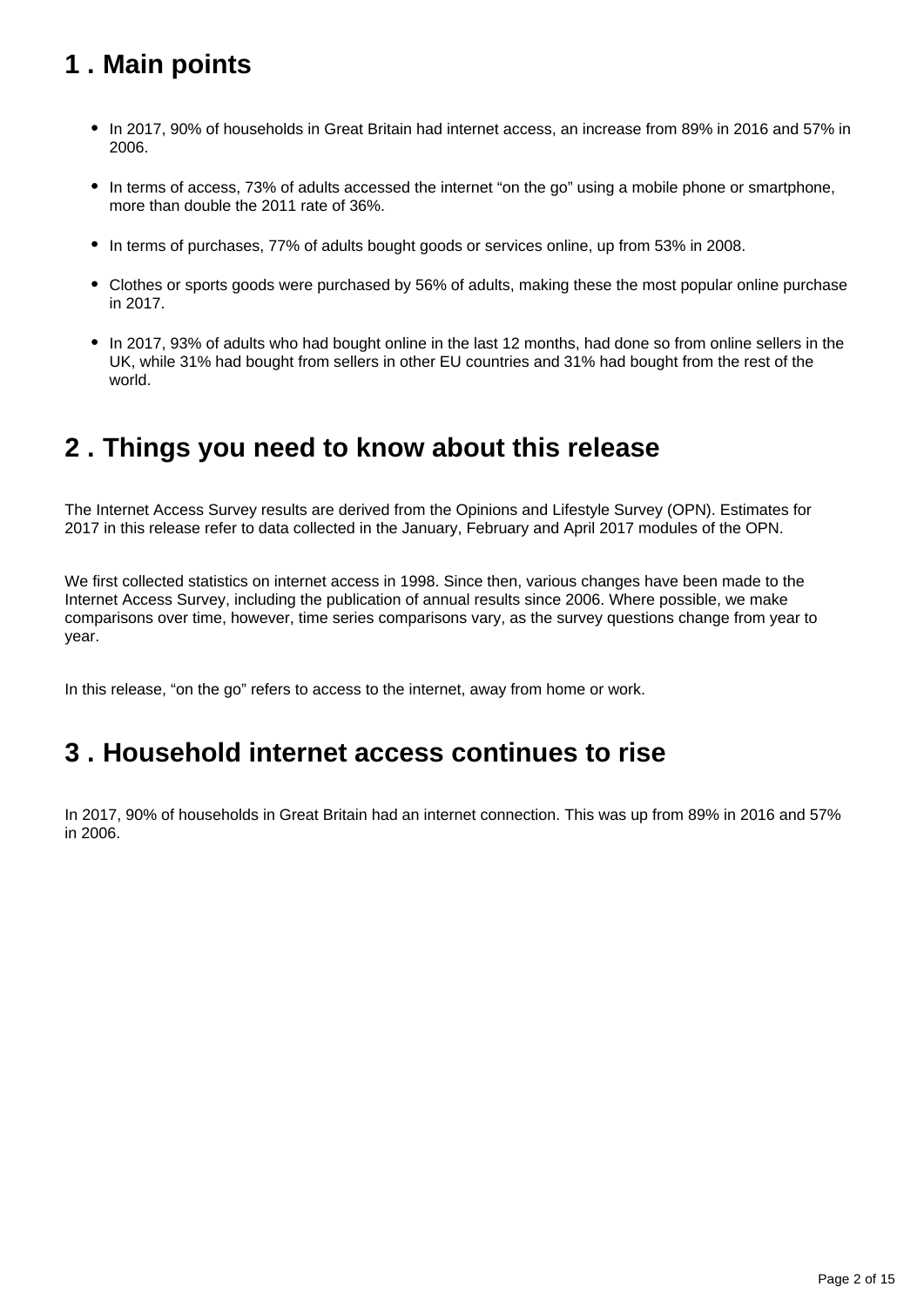### Figure 1: Households with internet access, 1998 to 2017, UK and Great Britain



Source: Office for National Statistics

#### **Source: Office for National Statistics**

#### **Notes:**

- 1. UK estimates from 1998 to 2004. Great Britain estimates from 2005 to 2017. Source: Family Expenditure Survey 1998 to 2001; Expenditure and Food Survey 2002 to 2004.
- 2. Estimates were published on a quarterly basis from 1998 to 2004. See Households with Access to the [Internet, 1998 to 2004](http://webarchive.nationalarchives.gov.uk/20160108062357tf_/http://www.ons.gov.uk/ons/publications/re-reference-tables.html?edition=tcm%3A77-48688)

Changes in the survey between 1998 and 2005 mean that the results before 2006 are not directly comparable with those from 2006 onwards. They are provided as our best available indication of growth in household internet access over this period.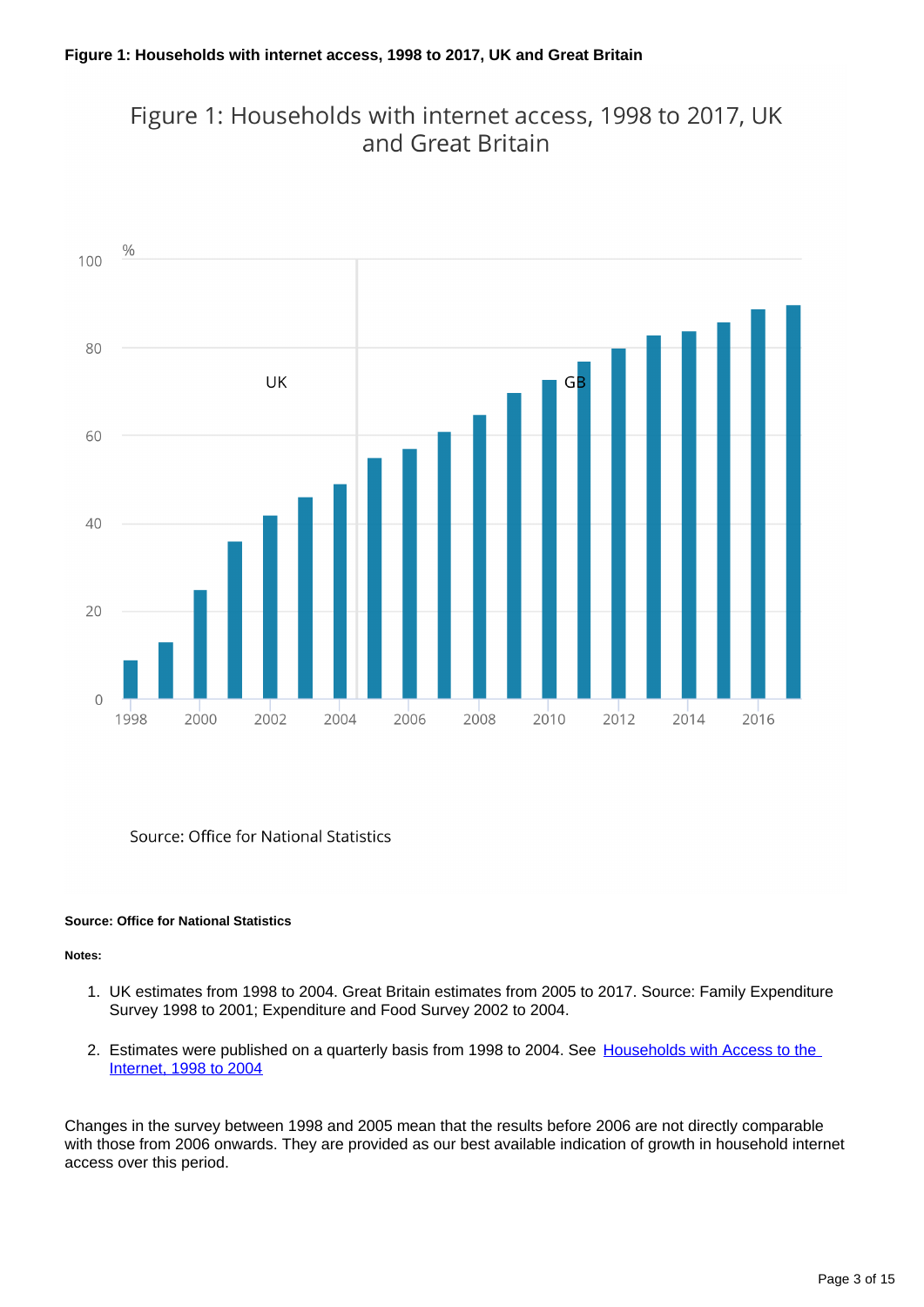Internet access varies depending on household composition. While nearly all households with children had an internet connection in 2017 (98%), access to the internet by single-adult households varied, depending on the age of the responder. For households with one adult aged 65 and over, 61% had internet access. In contrast, 88% of households with only one adult aged 16 to 64 years had internet access. The vast majority of households with internet access had fixed broadband (93%). Mobile broadband via mobile phone networks was used by 26% of households as an internet connection.

### **Households (10%) without internet access**

Of those without internet access, 64% felt they didn't need the internet as it was regarded as not useful or interesting. A further 20% felt they lacked skills and 12% reported that they had access to the internet elsewhere.

## <span id="page-3-0"></span>**4 . London and the South East of England have the highest internet access**

The highest levels of internet access in households across Great Britain were found in London and the South East of England, both at 94%. Since 2006, household internet access in Great Britain has grown by 32 percentage points, with increases across all regions and countries. The largest rise was in Scotland, increasing from 48% in 2006 to 90% in 2017.



#### **Figure 2a: Household internet use, by country or region, Great Britain, 2006 and 2017**

Source: Office for National Statistics licensed under the Open Government Licence v.3.0. Contains OS data @ Crown copyright 2017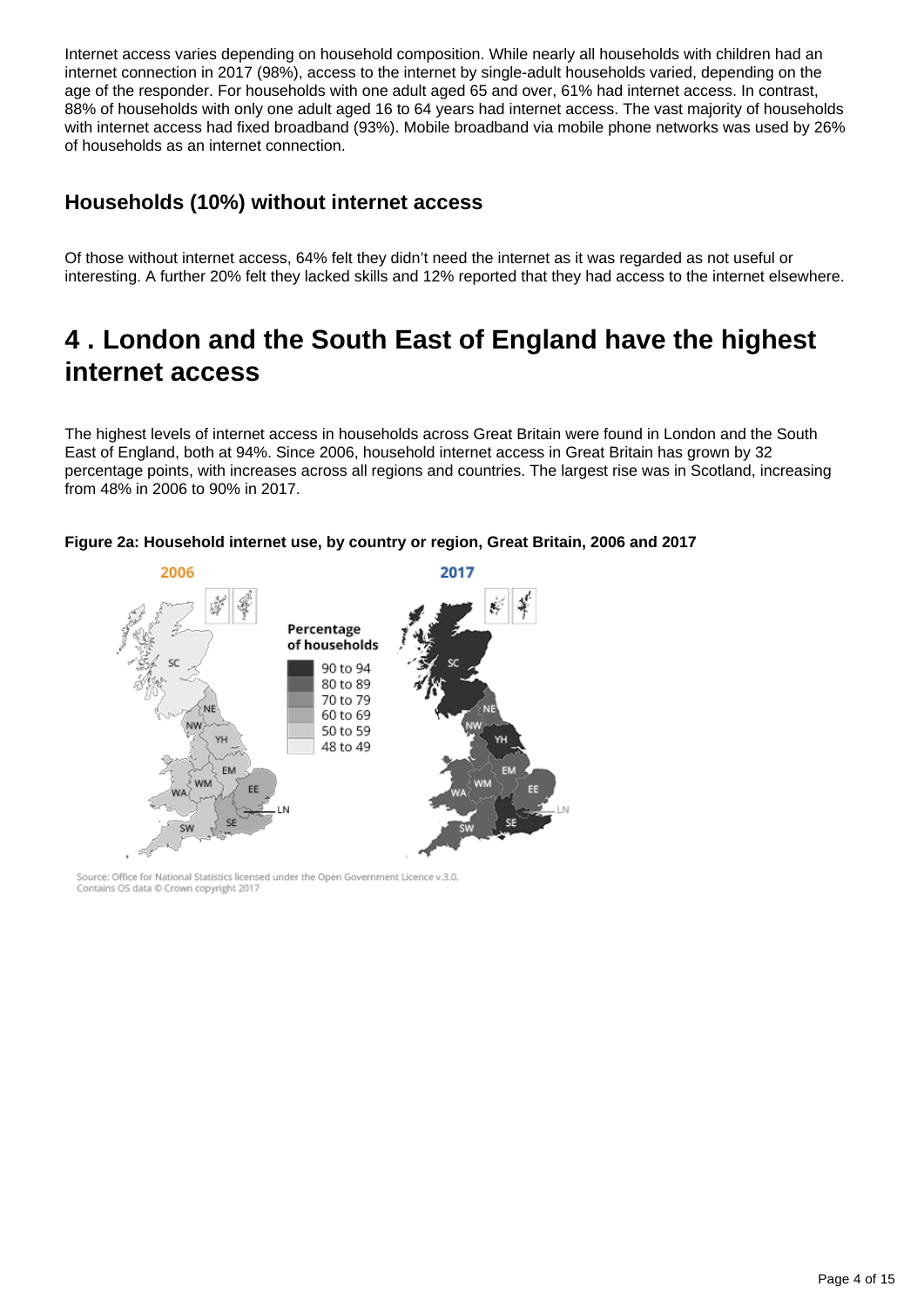### Figure 2b: Household internet use, by country or region, Great Britain, 2006 and 2017



Source: Office for National Statistics

#### **Source: Office for National Statistics**

**Notes:**

1. Base: Households in Great Britain.

## <span id="page-4-0"></span>**5 . Nearly 9 out of 10 adults in Great Britain use the internet at least weekly**

In 2017, 88% of adults in Great Britain used the internet at least every week, up from 51% in 2006. Since 2006, daily internet use has grown from 35% to 80% in 2017, while weekly use has declined, from 16% in 2006 to 8% in 2017. Although the survey results indicate a drop in daily use, of 2 percentage points since 2016, this may be a result of sample variation. For more information on this, please see our [confidence intervals index page.](https://www.ons.gov.uk/peoplepopulationandcommunity/householdcharacteristics/homeinternetandsocialmediausage/datasets/internetaccesshouseholdsandindividuals95confidenceintervals)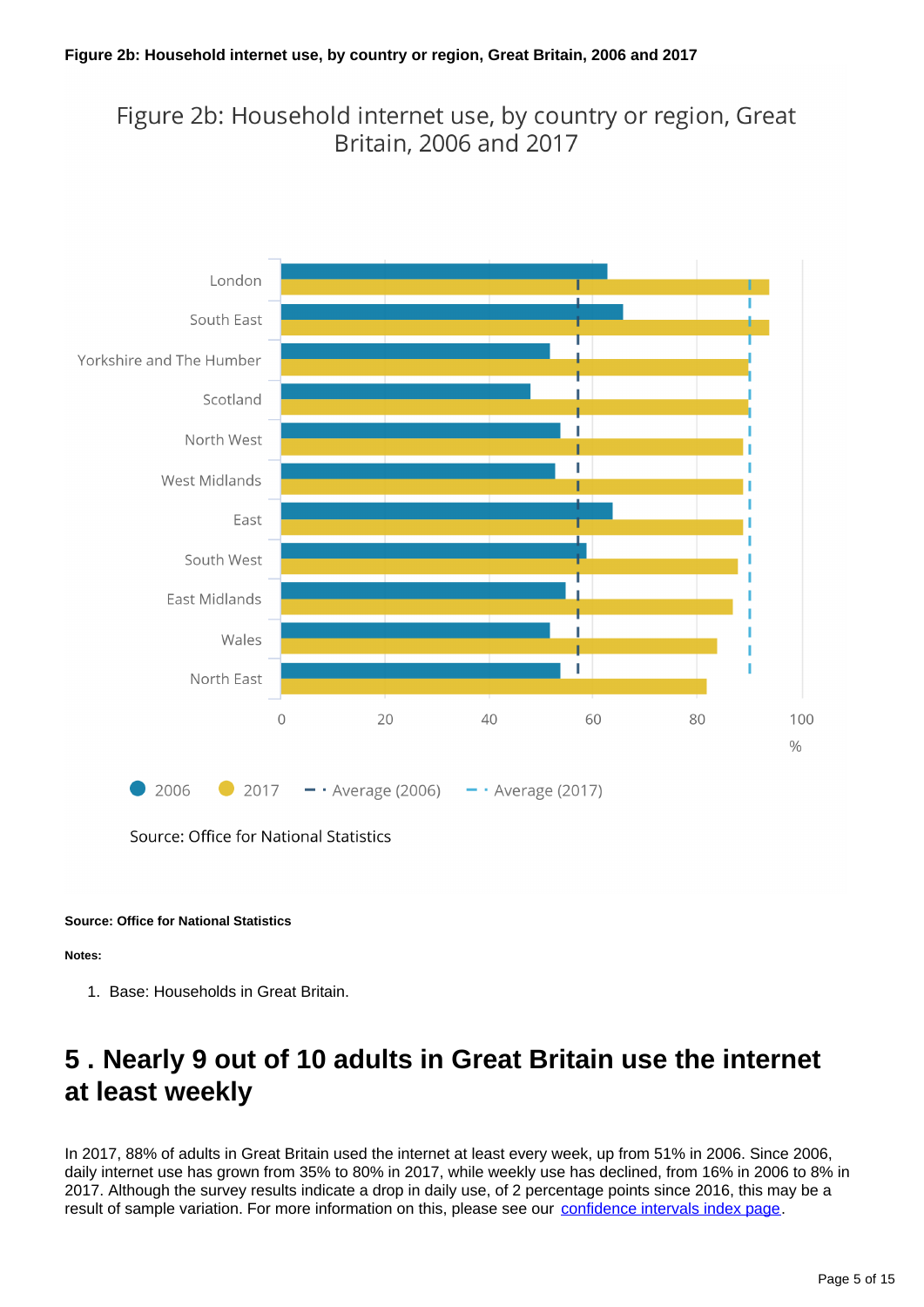## <span id="page-5-0"></span>**6 . Nearly 8 out of 10 adults access the internet "on the go"**

In 2017 in Great Britain, 78% of adults had used the internet "on the go" (that is, away from home or work) using a mobile or smartphone, portable computer or other handheld device. While almost all adults aged 16 to 24 years (98%) had accessed the internet "on the go", only 39% of those aged 65 years and over had done so.

The most common type of device used to access the internet "on the go" was a mobile or smartphone, used by 73% of adults, followed by portable computer such as a laptop or tablet (43%). Other handheld devices (for example, MP3 or e-book reader) were used to access the internet by 14% of adults.

The use of mobile or smartphones to access the internet "on the go" has continued to increase (from 70% in 2016 to 73% in 2017) and the use of portable computers has also increased (from 36% in 2016 to 43% in 2017).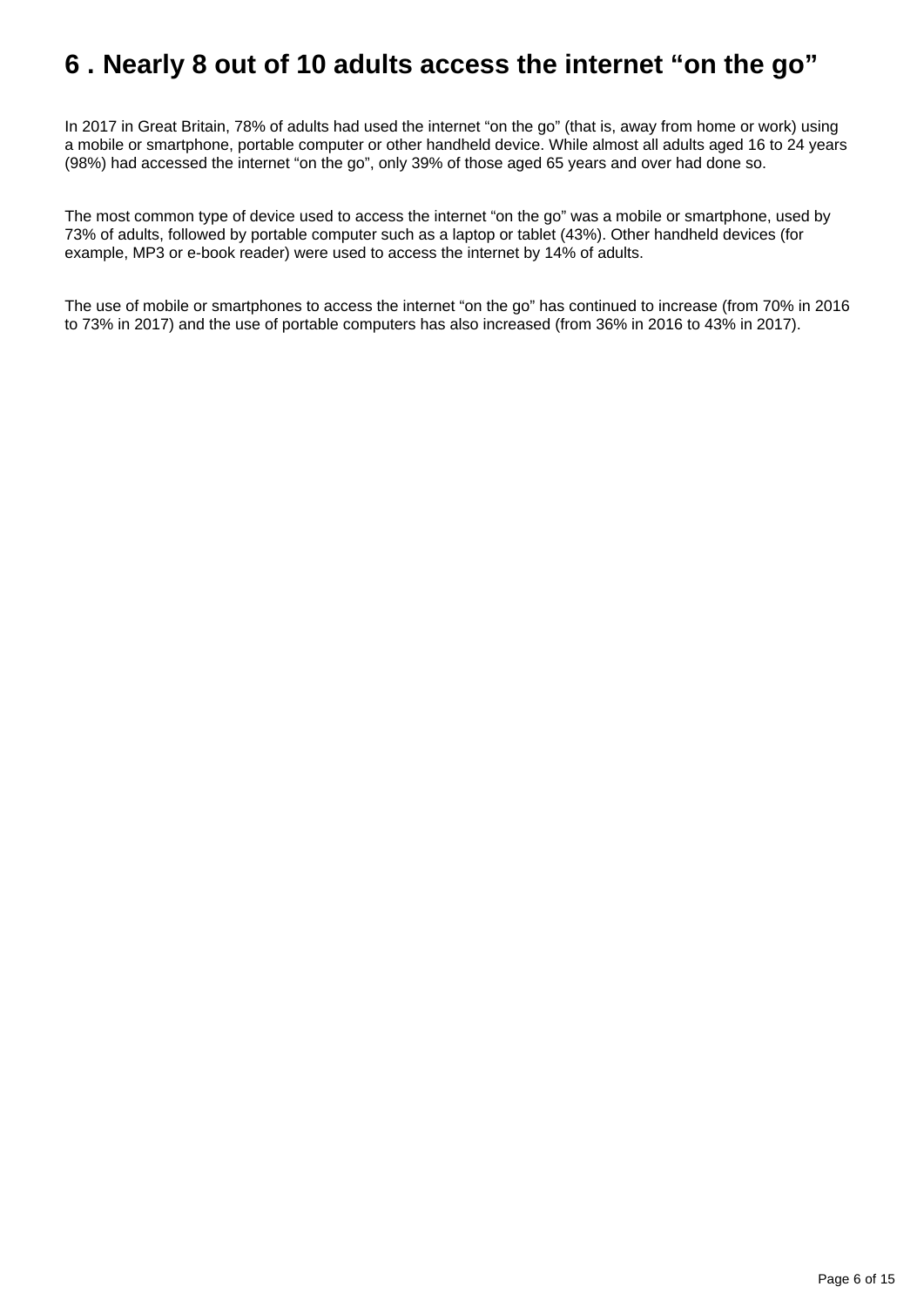### Figure 3: Internet use on the go by device, 2013 to 2017, Great **Britain**



Source: Office for National Statistics

#### **Source: Office for National Statistics**

#### **Notes:**

- 1. "On the go" refers to accessing the internet away from home or work.
- 2. Base: Adults (aged 16 and over) in Great Britain.

### <span id="page-6-0"></span>**7 . Email remains the most common internet activity**

In 2017, the most popular internet activity was sending or receiving emails (82% of adults), up 3 percentage points from 79% in 2016. Finding information about goods and services was the second most popular at 71% of adults, up from 58% in 2007.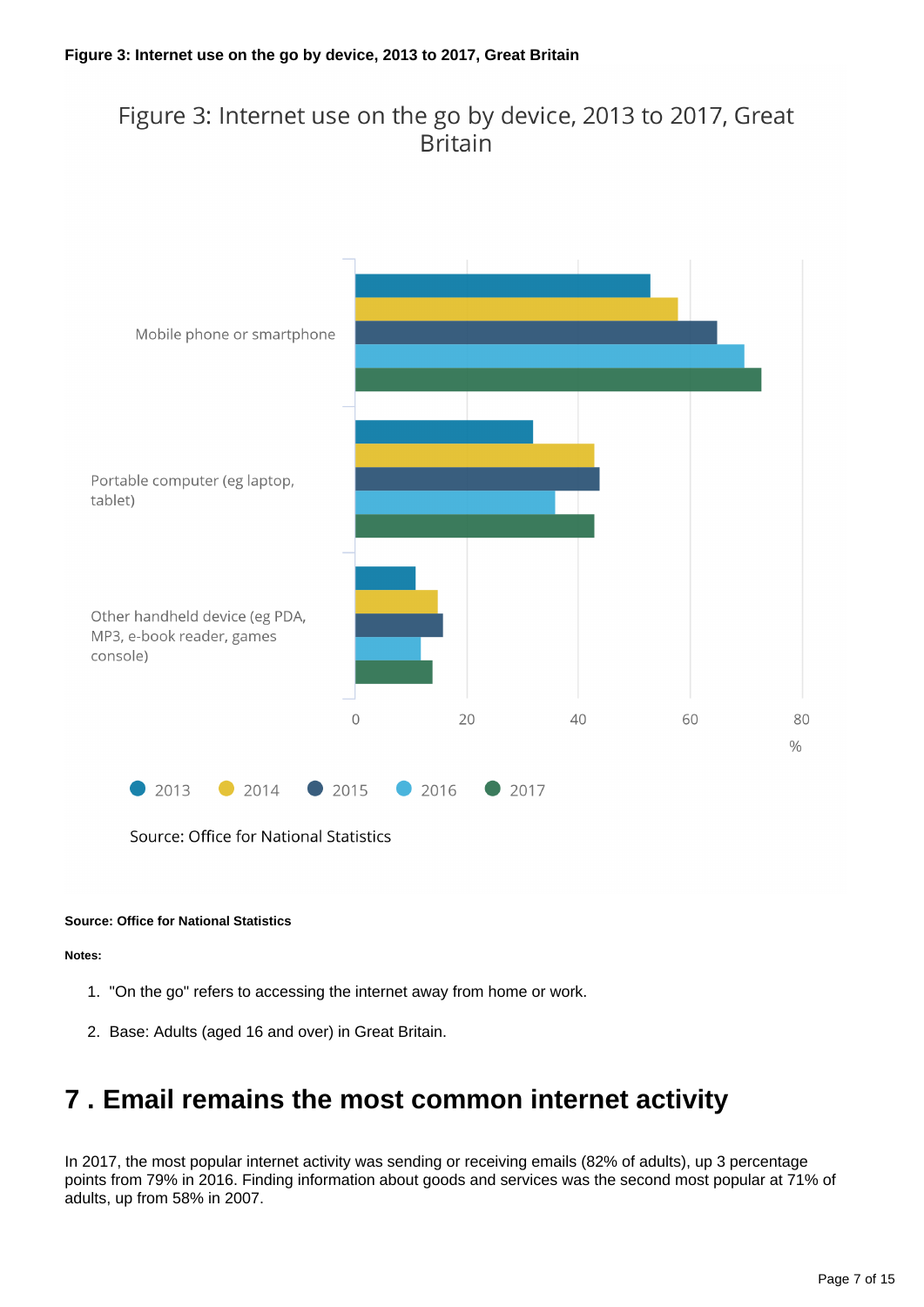There has been growth over time in how people use the internet for a range of everyday activies. There has been a rise in the proportion of adults carrying out all the internet activities that were surveyed in 2007 and again in 2017.

Reading online news, newspapers or magazines has tripled from 20% in 2007 to 64% of adults in 2017. Internet banking rose by 33 percentage points since 2007, to 63% in 2017.

#### **Figure 4: Internet activities by age group, 2017, Great Britain**

### Figure 4: Internet activities by age group, 2017, Great Britain





#### **Source: Office for National Statistics**

#### **Notes:**

1. Base: Adults (aged 16 and over) in Great Britain.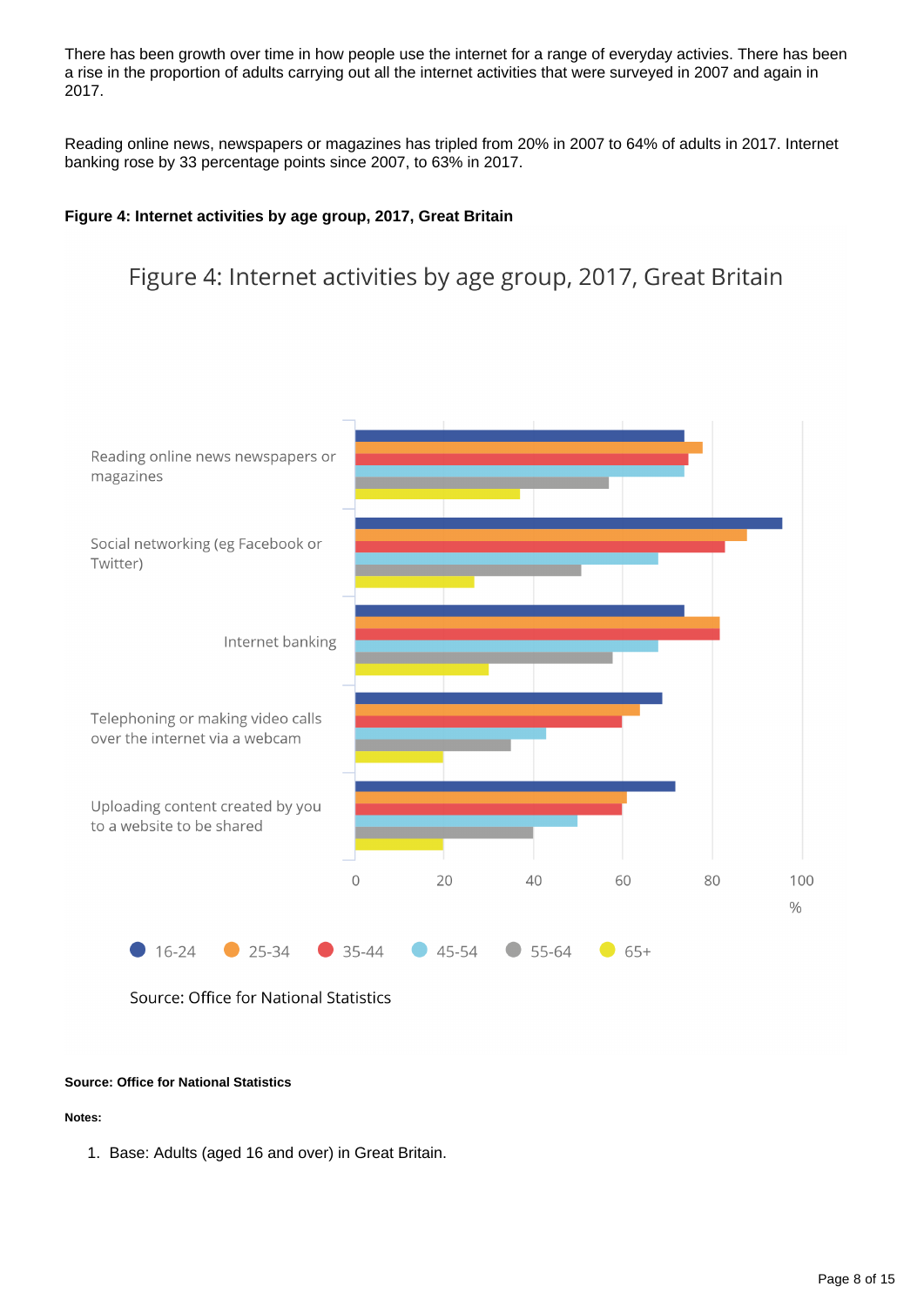Use of the internet for social networking rose from 45% in 2011, to 66% in 2017. There was little difference in the proportion of men and women carrying out the activities surveyed.

## <span id="page-8-0"></span>**8 . Online shopping continues to grow**

In 2017 in Great Britain, 77% of adults had bought goods or services online in the last 12 months. This was unchanged from 2016, but a rise of 24 percentage points since 2008.

Younger people tend to be more active shopping on the internet than older people, but older people are catching up in their shopping activity.

The largest rise in adults buying online was in those aged 55 to 64 years, where there has been a rise of 30 percentage points since 2008, to 75% in 2017. The age group with the smallest rise in online shopping was those aged 25 to 34 years, with growth of 17 percentage points, to 89% in 2017.

Clothes or sports goods were still the most popular online purchase in 2017, bought by 56% of adults. Household goods (for example, furniture and toys) were the next most popular items, purchased by 50% of adults, while holiday accommodation was purchased by 44% of adults.

Younger adults bought online more often than older adults. While 26% of adults aged 25 to 34 years bought online 11 or more times in the last 3 months, only 7% of those aged 65 and over also did so. Similarly, 24% of adults aged 25 to 34 years bought online 6 to 10 times, compared with 8% of those aged 65 and over.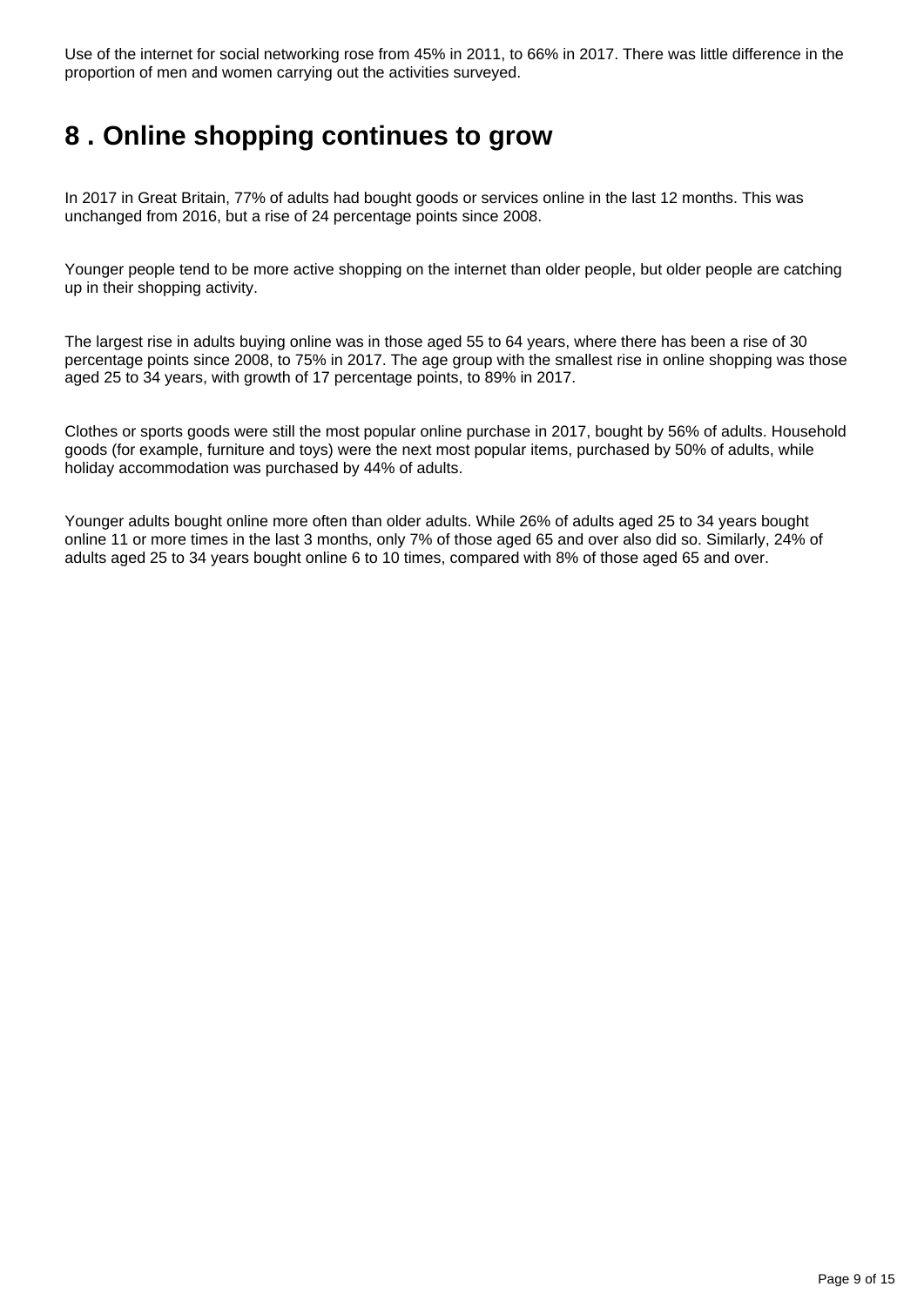### Figure 5: Frequency of online shopping, by age group, 2017, **Great Britain**



Source: Office for National Statistics

#### **Source: Office for National Statistics**

#### **Notes:**

1. Base: Adults (aged 16 and over) in Great Britain.

In 2017, 93% of adults who had bought online in the last 12 months, had done so from online sellers in the UK, while 31% had bought from sellers in other EU countries and 31% had bought from the rest of the world. Since 2008, there has been growth of only 6 percentage points in adults buying from UK sellers online, from 87% to 93% in 2017. However, there has been growth of 19 percentage points in those buying from other EU sellers, increasing from 12% in 2008 to 31% in 2017.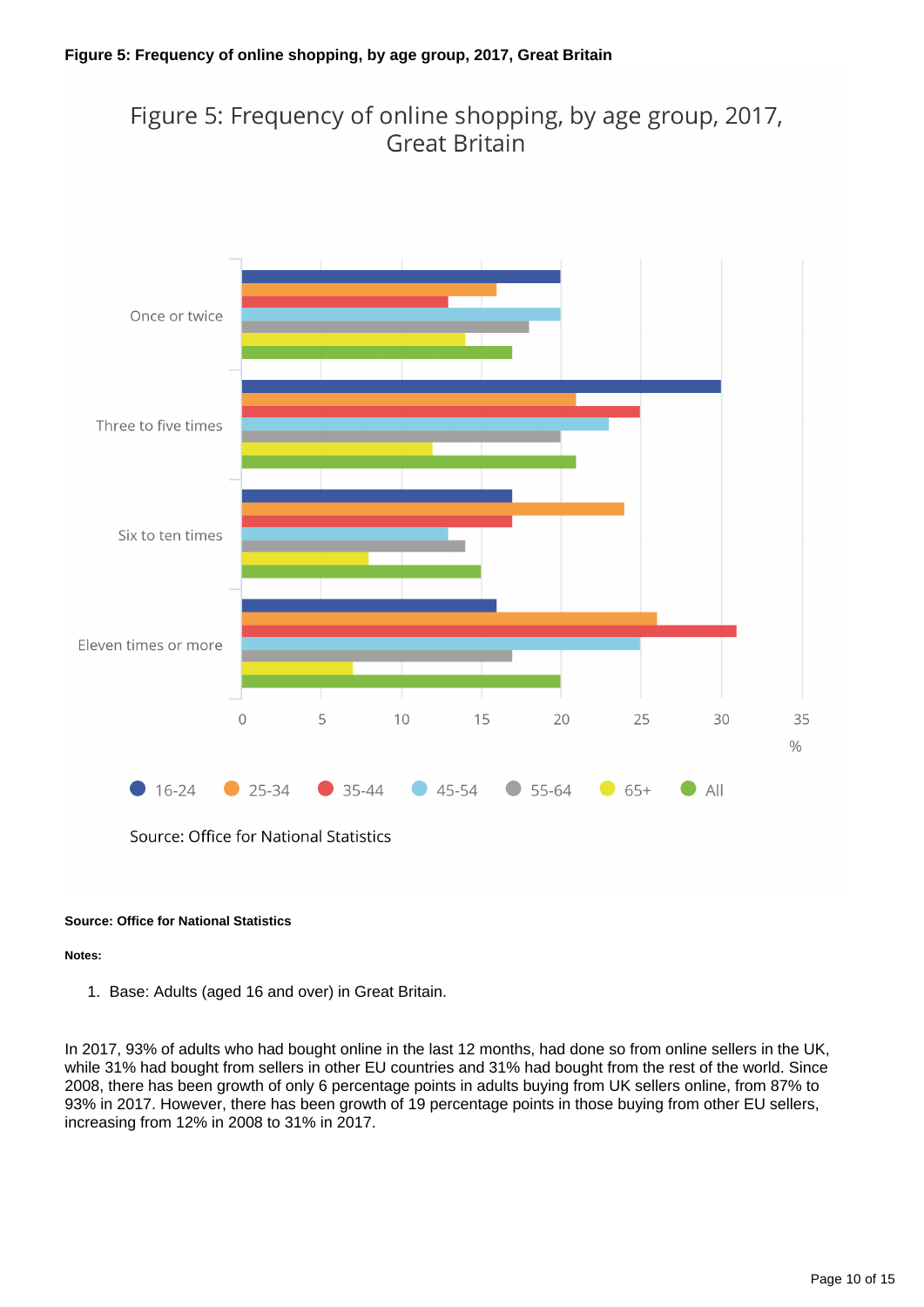In 2017 in Great Britain, 27% of adults bought physical goods from online sellers outside the UK. Those aged 25 to 34 years were most likely to buy these products (37%) with those aged 65 and over being the least likely (12%). Men were more likely to purchase online from outside the UK than women. For example, 15% of men purchased products that were downloaded or accessed from websites or apps, compared with 6% of women.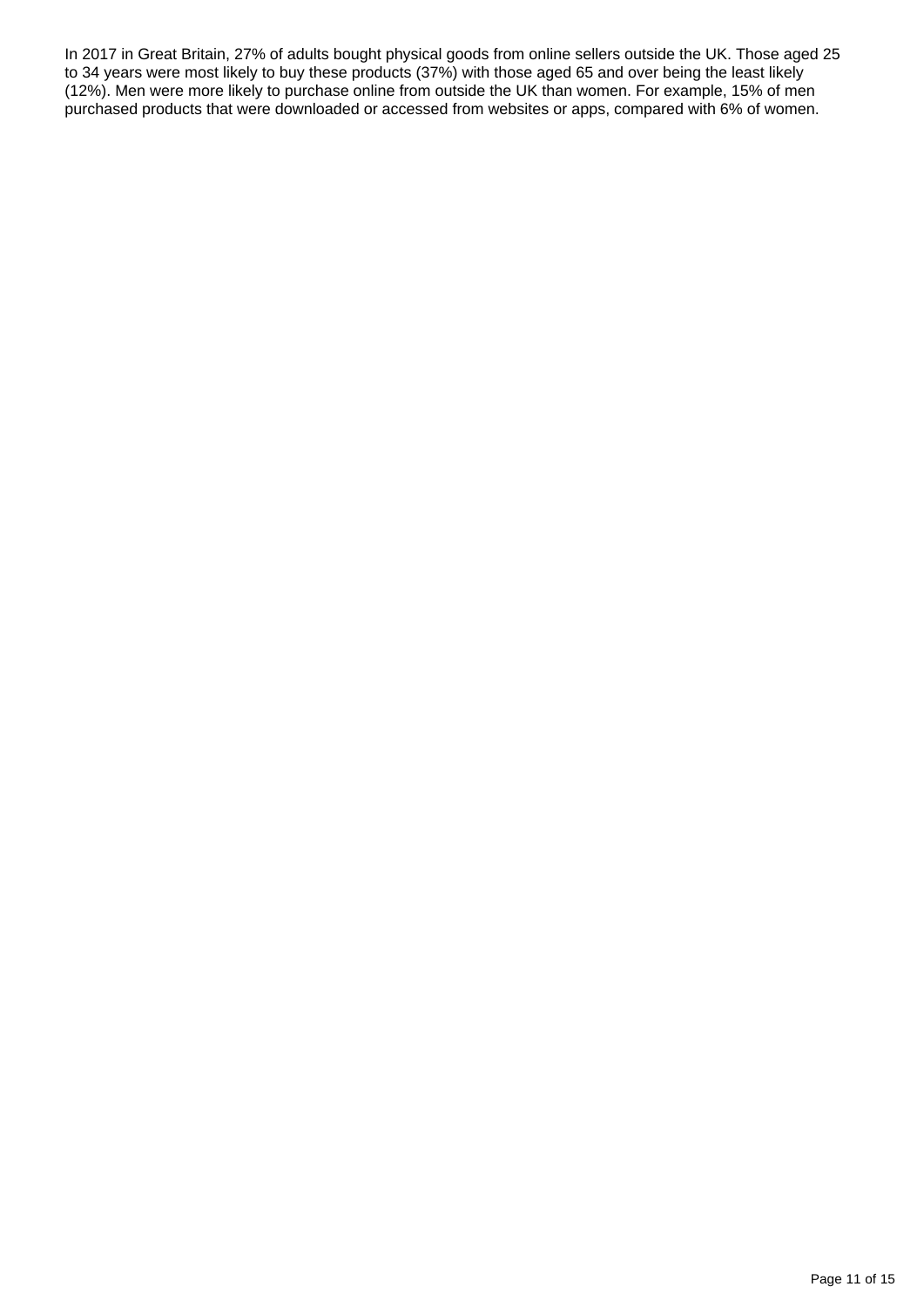Figure 6: Products bought or ordered over the internet from outside the UK by age group, 2017, Great Britain



Source: Office for National Statistics

#### **Source: Office for National Statistics**

#### **Notes:**

- 1. Base: Adults (aged 16 and over) in Great Britain.
- 2. Such as electronics, clothes, toys, food, groceries, books, CDs or DVDs.
- 3. Such as films, music, e-books, e-newspapers, games, paid apps.
- 4. Such as tickets and documents by mail or printed by yourself.
- 5. Such as tickets for events received via mail, telecom subscriptions.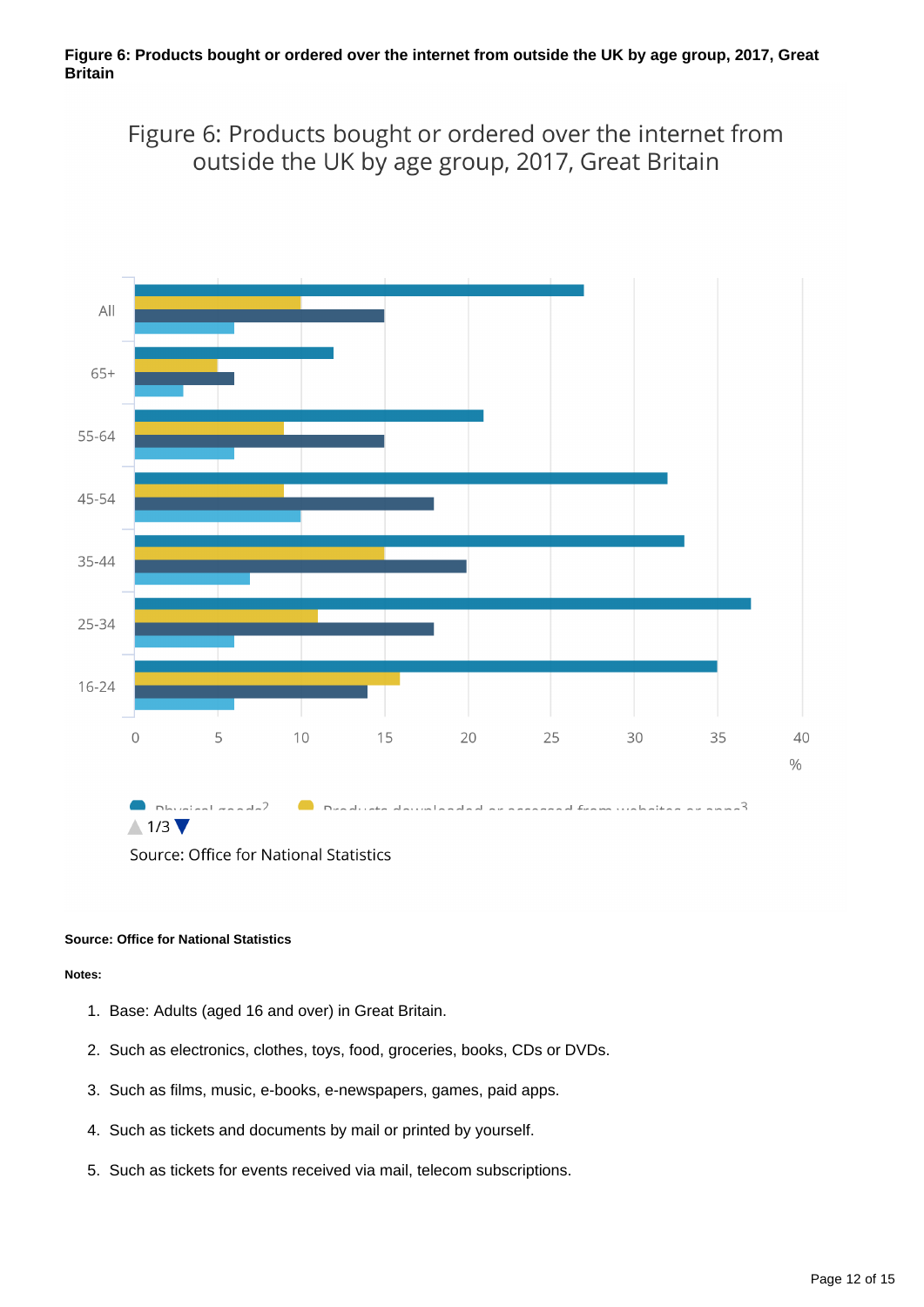Adults who had bought or ordered goods or services online were asked whether they had encountered any problems with this. The most common problem encountered was the speed of delivery being slower than indicated, experienced by 29% of adults who had bought online in the last 12 months. This was followed by 27% who had experienced a technical failure of a website during the ordering or payment process. However, 44% of those who had bought online had not encountered any problems.

Information was collected for the first time in the 2017 survey about activities that are considered part of the "sharing economy". This is generally regarded as the use of the internet for sharing assets that were previously unused, or under used, although precise definitions vary. The activities that were surveyed relate to the use of the internet to arrange accommodation and transport from another private individual. The most common of these activities was the use of intermediary websites or "apps" to arrange accommodation; an activity carried out by 28% of adults. This was followed by use of intermediary websites or "apps" to arrange transport services, at 22%. Those aged 25 to 44 years were more likely to use relatively new ways of arranging such services.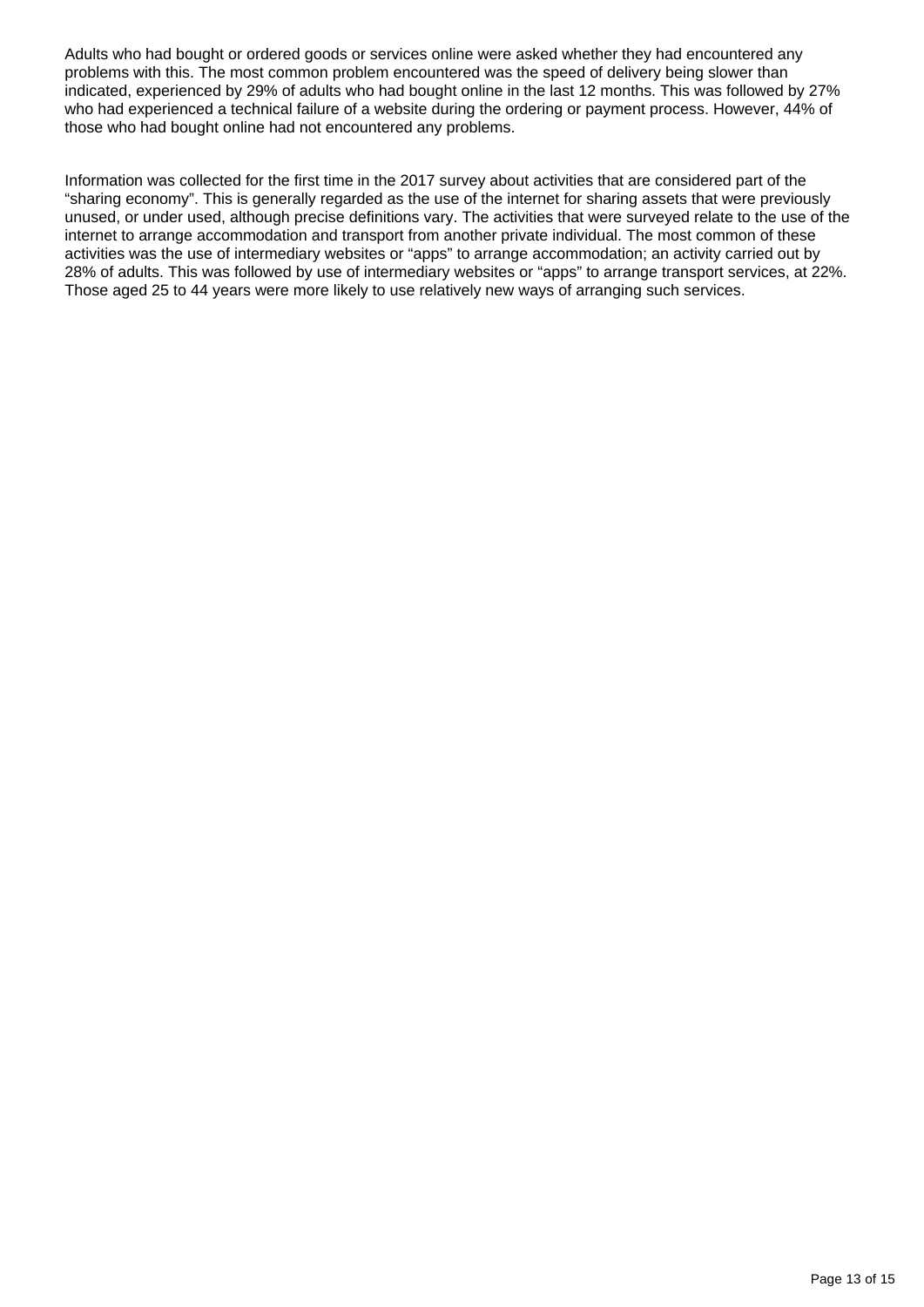Figure 7: Use of the internet to arrange accommodation or transport from another individual, by age group, 2017, Great **Britain** 



Source: Office for National Statistics

#### **Source: Office for National Statistics**

#### **Notes:**

- 1. Base: Adults (aged 16 and over) in Great Britain.
- 2. Such as Airbnb, HomeAway, Onefinestay, SpareRoom etc.
- 3. Such as Uber, Lyft, BlaBlaCar, Liftshare etc.
- 4. Including Facebook, Twitter etc.
- 5. Including Facebook, Twitter etc.